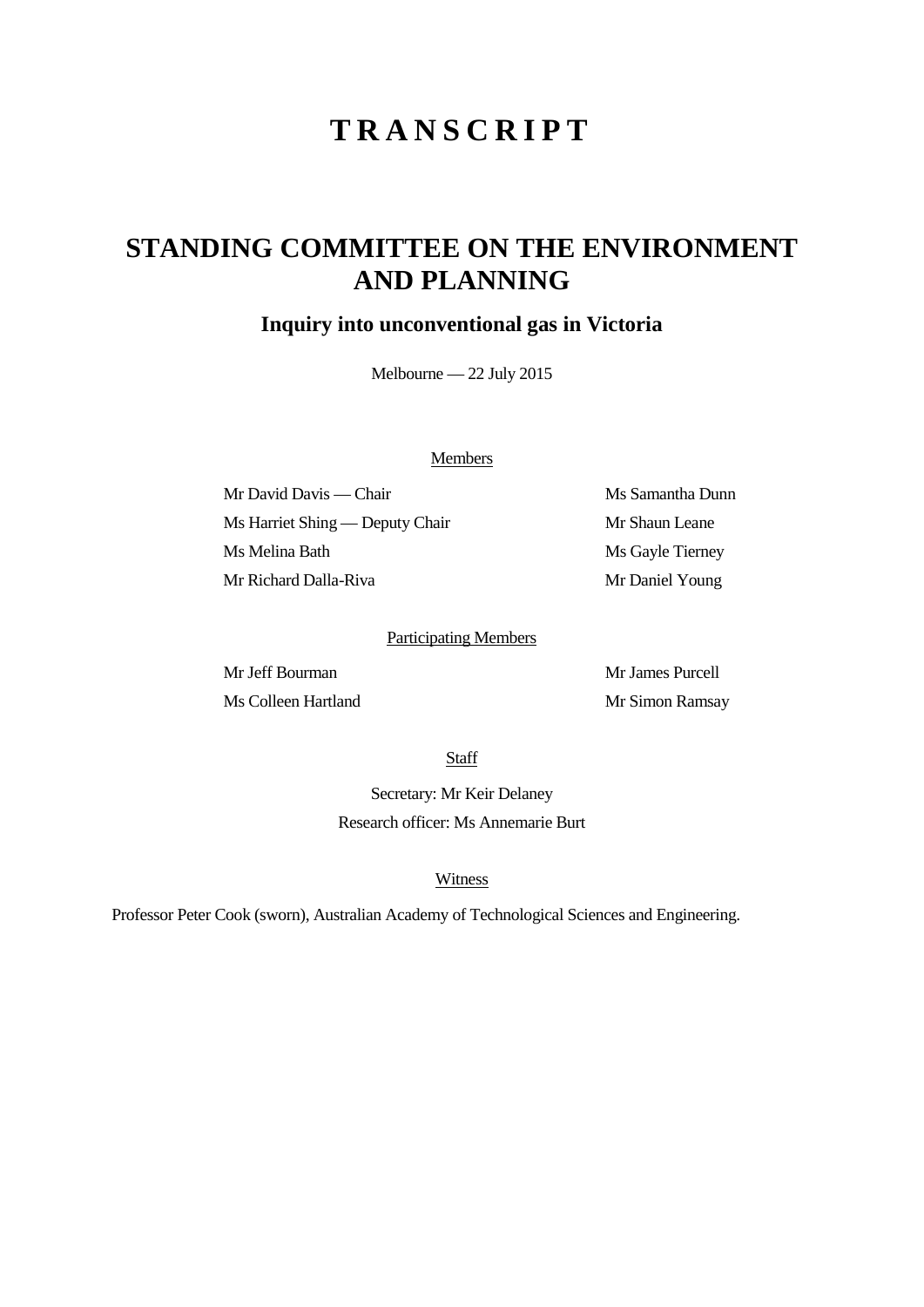**The CHAIR** — Professor Cook, I understand that you chaired the Australian Council of Learned Academies expert working group that produced the report *Engineering Energy — Unconventional Gas Production* in 2013. I wonder if you might give us a presentation, for a start, and then we will ask some questions.

**Prof. COOK** — Thank you, Mr Chairman. Yes, I was the chair of the Australian Council of Learned Academies review of unconventional gas that focused primarily on shale gas, but a number of the lessons and messages coming out of that related to unconventional gas more broadly. Unconventional gas, I should explain, is just the same as any other gas in terms of it being primarily methane, and the unconventional component of it relates to its geology, not to the composition of the gas. I think it is important to get over that point.

I should also make a couple of other points. This review, which was led by the Australian Academy of Technological Sciences and Engineering, is focused on the practical aspects of science and technology whilst it was leading it, it actually included all the other academies: the academy of humanities, the Academy of social sciences and the Academy of science. So in other words it was a very impartial, considered sort of approach to this issue. People had to declare if they had any interest in the gas industry in any way, so it was a very considered and impartial approach that was taken.

I am sorry. I thought you were going to have copies of this report. You will be getting copies of this report very soon. I do not expect that you have read it, so let me just very briefly –

**Ms SHING** — Just for the benefit of the transcript, if could you just read out the title and the date of that document, that would be of assistance.

**Prof. COOK** — Okay. It is called *Securing Australia's Future — Engineering Energy — Unconventional Gas Production — A Study of Shale Gas in Australia*, and this is a report from the Australian Council of Learned Academies, and it was produced in mid-2013. The review was very well received right across the board by industry, by government, by NGOs, by researchers and by communities, so we were gratified by that. The report covers the whole issue of global supply and demand and shale gas resources and reserves, and it does also mention other unconventional resources and reserves as well. It concludes that there is the potential for large-scale unconventional gas resources in Australia. It did actually briefly look at Victoria and concluded there were potential resources.

Now, resources are things that are not necessarily extractable; it all depends on the price that you get. Once you get a price that makes a profit, then you can actually go from a resource to a reserve. So you will very often get very large numbers which are given for the resources that might be in the ground, and you might only get 10 per cent of that resource actually becoming a reserve finally — in other words, something that you can actually commercially exploit. So we looked at those numbers. They are very broadscale numbers for the Gippsland Basin and the Otway Basin, but there is a lot more work needed, and I am sure your geological survey would have far better numbers than we do because they deal with the detail. We were taking a national view here rather than a Victorian-specific view of course.

We looked at the technology and the engineering that is available, and we concluded it was adequate for the purpose. That does not mean to say that everything always works, but we could see no show stoppers in terms of the technology, provided it was done in the right sort of way and adequately resourced and so on. There were infrastructure considerations. If you look at the position in the United States with unconventional gas, particularly with shale gas, they have lots of pipelines. Australia does not have lots of pipelines. This means that the cost of unconventional gas is not as cheap as it is in the United States.

You might have seen newspaper reports of how cheap gas is in the United States. We concluded that we will not have gas as cheap as that, even if we found lots of shale gas, for example, because the cost of producing that gas in Australia is at least double what it is in the United States — for a variety of reasons. Some of the reasons are the cost of labour, the cost of technology and the cost of getting the gas to a pipeline. In Victoria there is perhaps less an issue there because there are quite a number of pipelines, actually, so that may be a bit of an advantage that Victoria has. We did a financial analysis of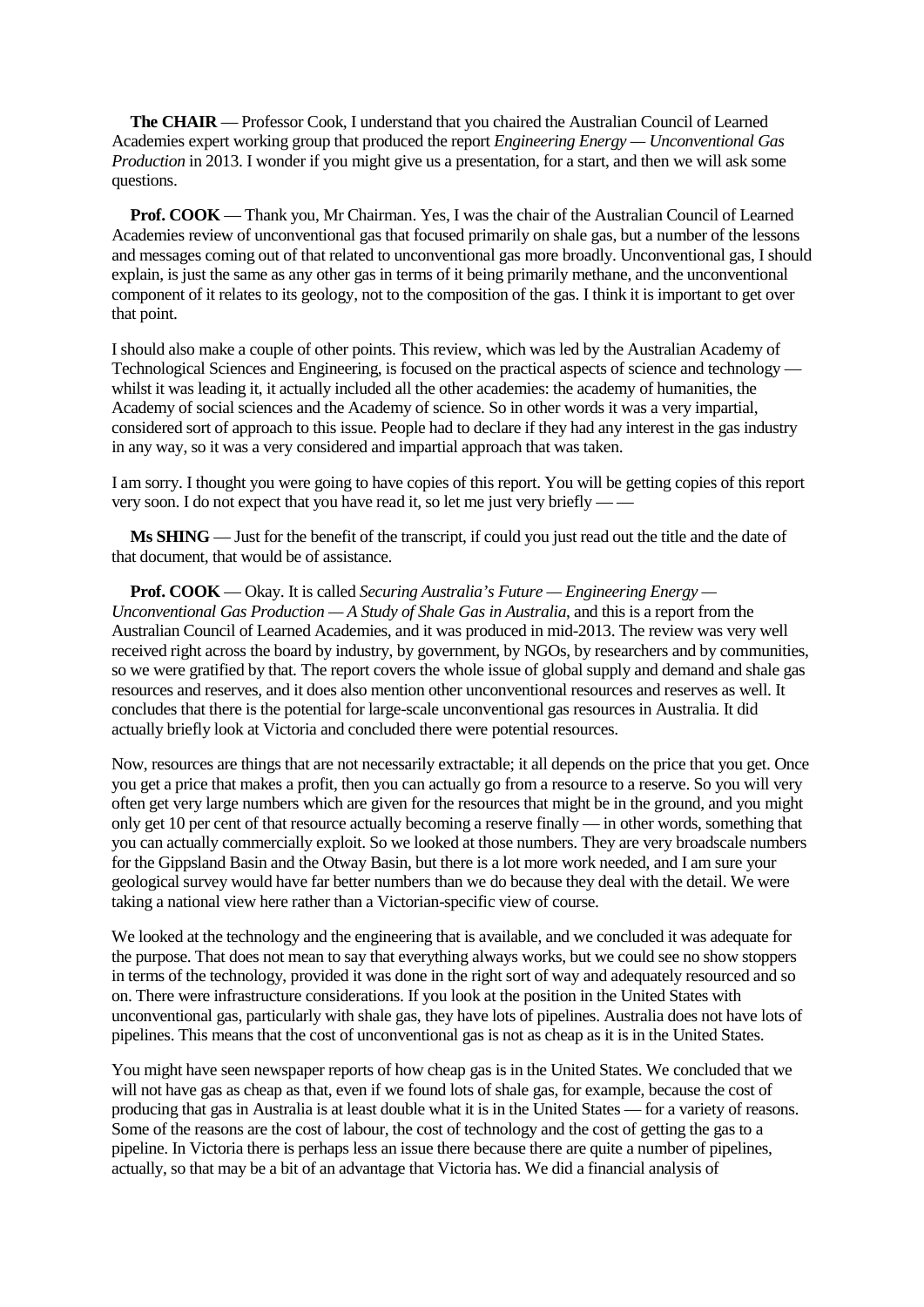unconventional gas, particularly shale gas and, as I say, concluded it was not going to be cheap gas, but it might be plentiful gas, and it might be adequate gas.

We looked at the issue of the impact on the landscape of unconventional gas, and there is no question that there are cases that came to our attention of where there has been very significant impact resulting from the unreasonable approach that some of the early companies took to unconventional gas. You have probably seen some of the pictures around that show the way that this was done in the past.

It is important to point out that things have moved on, and we saw evidence of that. So it is important to take lessons from the past, but it is also important to recognise that things have moved on. One of the things that has moved on is the whole drilling technology. Whereas previously the gas companies were drilling on the basis, essentially, of pattern drilling — they would drill every few hundred metres, and I have certainly been in parts of North America where you just see mile after mile after mile of gas wells what has happened subsequently is that they are able to drill up to a dozen wells from a single site now. In other words, they drill deviated wells, and these wells can actually extend a couple of kilometres underground. In other words, they are able to tap into areas that they previously could not. This has been quite good in terms of minimising the impact on the landscape. But there is still an impact there, and it has to be recognised and has to be minimised. We looked at that quite carefully, because it is a concern to communities.

Water resources and aquatic ecosystems were also looked at in the report, and, yes, there is the potential there for impact, but there is also the opportunity to minimise that impact, as long as best practice is followed, and we spend quite a bit of time talking about the need to have adequate regulation.

We looked at induced seismicity, which is one of the issues that has been raised by a number of people and communities, and in particular the concern that people have that there is a correlation between fracking in particular and seismic activity — microseismic activity. It is important to point out these are not massive earthquakes; these are small-scale — as it says — microseismic events, which you can actually determine from instrumentation, but generally you cannot feel them. However, there was one instance that we certainly were able to document where microseismic activity that could be felt resulted from fracking in the United Kingdom. What happened there was that they stopped all fracking at that time until they had a review. They did a review and worked out what had happened. In fact it was a fault that had not been recognised. That fault was triggered, and so on.

The point that came out of that was the need to have a better standard of base-level geology. So the companies were required to do that. They also set up a system of traffic lights so that if you started getting a certain level of activity, you had to slow down the activity or stop it completely if you got a red light and so on. So they put in place a regulatory regime that we believe would work. That is the only case we were able to actually find where fracking resulted in microseismic activity or in seismic activity you could actually feel and that clearly correlated with the fracking. What we did find also is that there is quite a significant level of microseismic activity that can result from the injection of fluids, and that is more likely to produce microseismic activity. What happens is if you inject a fluid — and there is a whole range of reasons why people inject fluids; sometimes to actually put water back into aquifers and so on. If you put that into an area where there is a fault that could actually be lubricated, you can get some potential movement on that fault. That is a more likely cause of microseismic activity than the actual fracking process, so that is something that clearly needs to be adequately regulated.

We looked at greenhouse gas emissions and at the totality of greenhouse gas emissions associated with it. There is no question that using unconventional gas for the production of electricity produces fewer emissions than using coal. But having said that, unconventional gas will also produce more emissions than conventional gas just because of the way that it is produced, so there is a need to look at that. In the United States they have got a system called green completions, which is something that results in the gas being fed into the pipeline rather than just letting it go to the atmosphere. This is going to be a bit of a challenge initially in Australia because in many areas we do not have those pipelines, so we are going to have to think that through. We have to be realistic about it. It is better than coal, it is not quite as good as conventional gas, but nonetheless there is a benefit there arising from the use of gas rather than coal.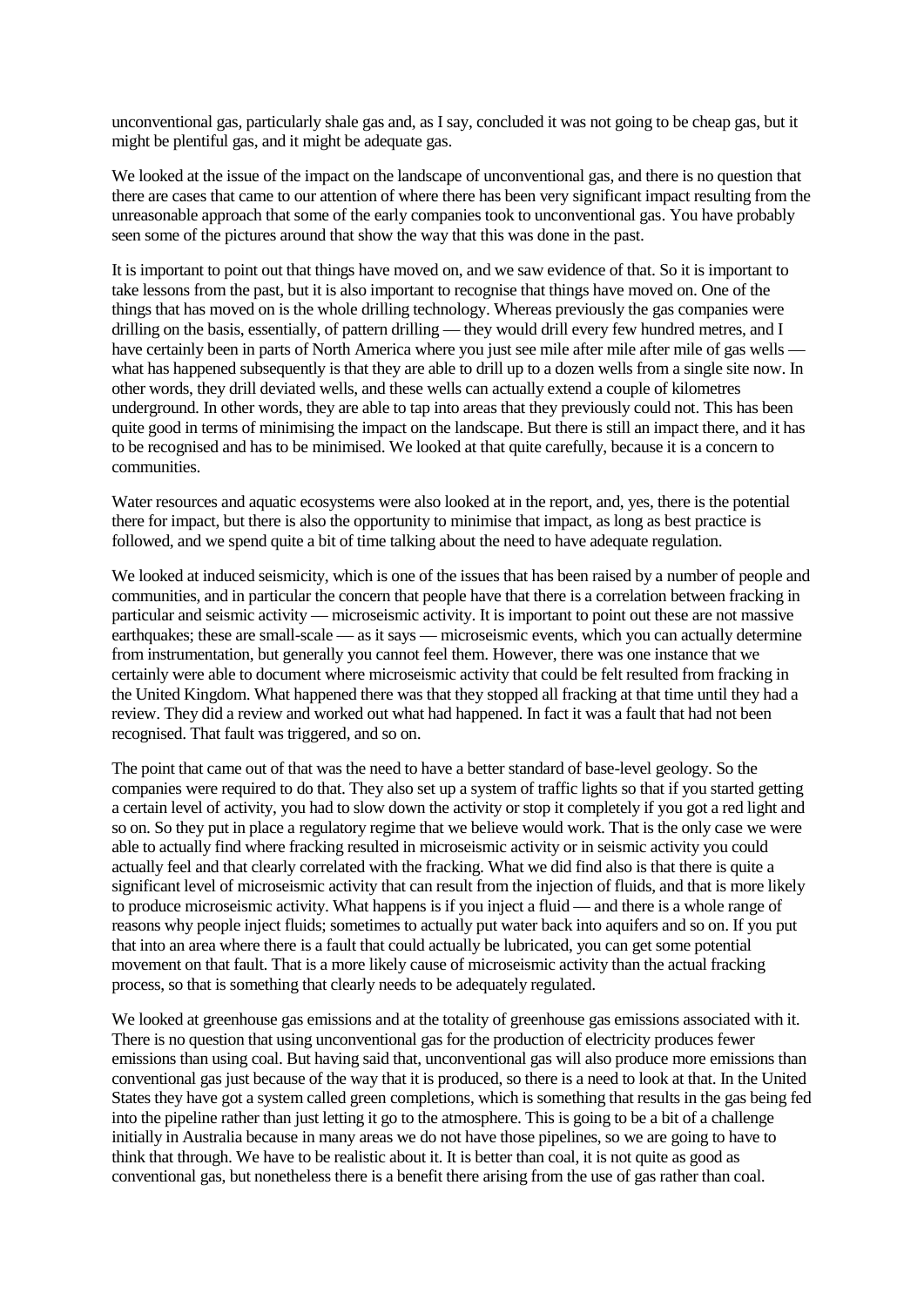We also looked at community issues, and that was a very important part of the study. There is obviously a lot of emotive issues there, and one of the emotive issues is one of the health issues associated with onshore gas. There are one or two studies that have been done in United States and possibly even Canada, and there has been very little done in Australia on this. We did not find any evidence that there was any health impact from gas production, but that does not mean to say it is not there. Really what we are saying is there was not really any particular evidence. There was no evidence to suggest that it is a major issue, but obviously it is an issue to the extent that people feel it is an issue, so it is something that needs to be considered. The report does do that — it does consider it — but it did not feel it was a major issue at that time, but it also did feel it was something that needed to be considered.

Monitoring, governance and regulation were all seen as very important parts of getting it right when it comes to onshore gas production. You need good regulators, and that can be an issue. You have got to make sure your regulators are adequately trained, and you have also got to make sure that you enforce the regulations and that people have confidence that the regulations are being enforced. Certainly we felt that was very important in terms of providing the community with the confidence it needs to allow unconventional gas or onshore gas to go ahead.

Finally, we looked at some of the knowledge gaps. The other thing that perhaps I should mention is that this report did not produce recommendations; it produced findings. That was the nature of the report. The report was commissioned by the chief scientist and undertaken by the academies. What happened then was I worked with the chief scientist to produce recommendations.

**The CHAIR** — The Australian chief scientist or the New South Wales — —

**Prof. COOK** — The Australian chief scientist, Professor Chubb. He, together with some input from me, produced the recommendations that then went to the PMSEIC — the Prime Minister's Science and Engineering Council — which I believe is a subcommittee of cabinet. You have those four recommendations there. I do not know if these have been published, but they are certainly part of the public record now. They are recommendations that went to the federal government that were accepted:

Support the scientific, economic and social research required to facilitate the safe and sustainable development of a new source of natural gas —

et cetera —

- … including that needed to build social acceptance and effective management regimes and regulatory frameworks.
- 2. Develop a comprehensive environmental risk assessment plan to monitor, and mitigate impacts of exploration and production on landscape and biodiversity.
- 3. Support research to understand the structure and dynamics of Australia's sedimentary basins that contain natural gas and oil associated with shale.
- 4. Through relevant frameworks (e.g. commonwealth and Council of Australian Governments) build a resilient transparent and effective regulatory system to achieve a resilient compact between the industry and communities.

Those are the four recommendations that went to PMSEIC, which includes a number of cabinet ministers, and that was accepted by them. The point here is that we concluded that there were no major show stoppers to the production of onshore gas in terms of being able to guard against untoward impacts. That is not to say that you can be absolutely sure there will never, ever be an impact — you can never, ever say that — but what you have got to do is minimise the absolute prospect of that.

But we also concluded there were some areas where there were some gaps in our knowledge. One of the things we concluded was that we do not fully understand the way that sedimentary basins work, and increasingly we are getting our resources from sedimentary basins — whether it is natural gas, whether it is coal, whether it is water, whatever — and we are getting a very complex interface between these various resource demands, and we need to carefully manage that. That was one of the conclusions that came out of that. I think I have spoken for long enough, Mr Chairman.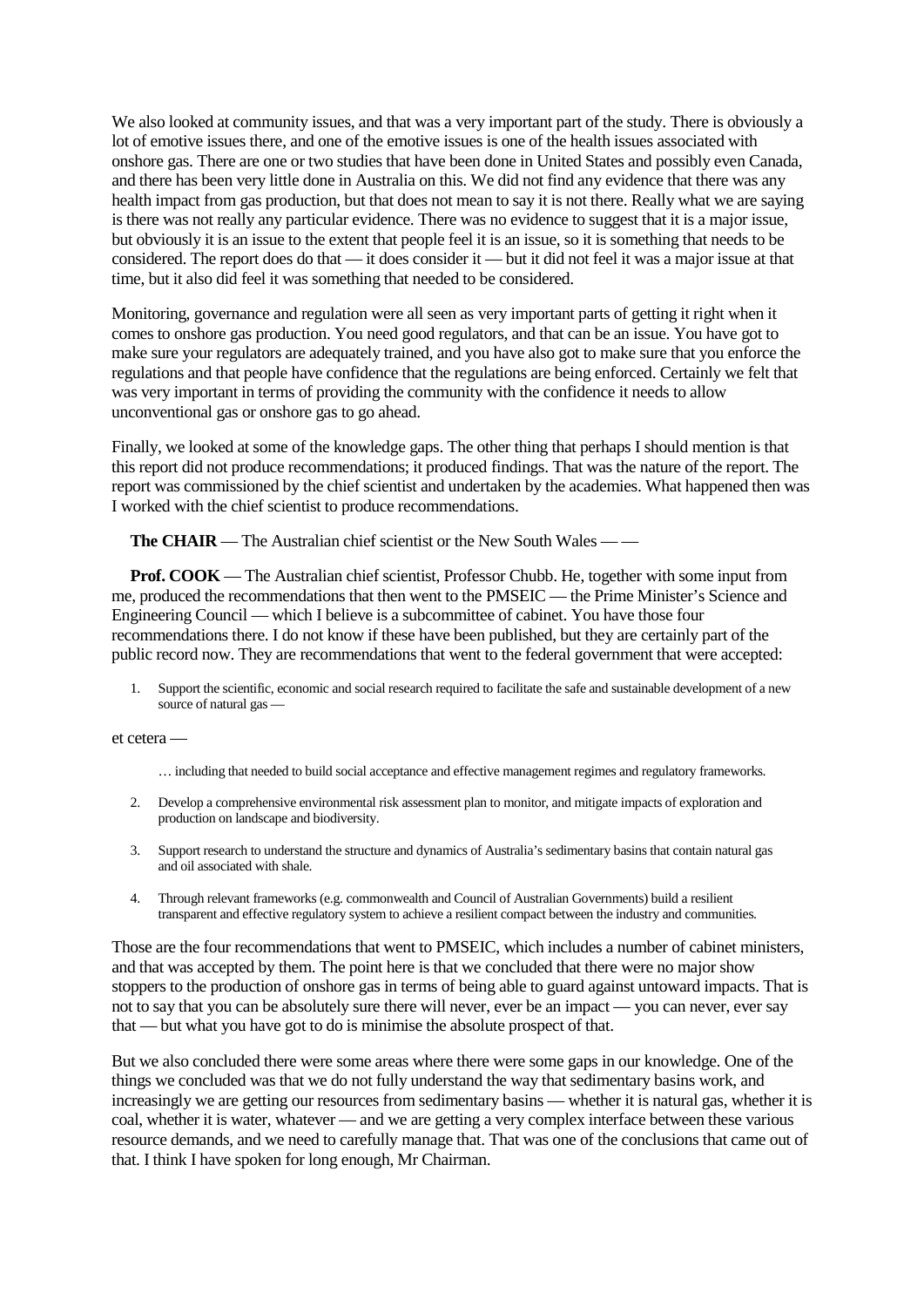**The CHAIR** — I thank you for your presentation and begin with the committee by accepting the material that has come forward — your large document, but also the associated letter from Dr Alan Finkel and his commentary in that letter. I want to just quickly recap so that I understand clearly. The chief scientist asked the academies to come back with a set of findings and materials, and that is what you did. You came back with a set of findings, and then the chief scientist presented recommendations that came out of those findings in the form of these recommendations to the commonwealth government.

**Prof. COOK** — That is exactly the way the process worked. We had 51 findings. That was then concentrated to four key recommendations that went to cabinet.

**The CHAIR** — Okay. I am going to, in the first instance, concentrate on a couple of these recommendations, 2 and 4. Recommendation 2 says, for the record:

Develop a comprehensive environmental risk assessment plan to monitor, and mitigate impacts of exploration and production on landscape and biodiversity.

Recommendation 4 says:

Through relevant frameworks (e.g. commonwealth and Council of Australian Governments) build a resilient transparent and effective regulatory system to achieve a resilient compact between the industry and communities.

Just looking at those, we obviously have a current regulatory regime in Victoria, and there are different regulatory regimes elsewhere in Australia, and there are quite different — but nonetheless trying to solve essentially the same problems — regulatory regimes in other jurisdictions overseas. I am interested to know what you took out of any comparative examinations of those jurisdictions or whether you think Victoria's regulatory regime is adequate — perhaps a show stopper or not a show stopper, to use your phrase before, suggesting that in aggregate there are no show-stopping matters. Finally, are there things we should be adopting and adapting from other jurisdictions to improve our regulatory regime in Victoria?

**Prof. COOK** — That is a very broad question. I have to say that the academies' review did not look in detail at every set of regulations; that is a task that would have been beyond us in the timescale we had, to be perfectly honest. I might just take off my academy hat and put on my own hat, if you like, and say that I was involved with the New South Wales exercise — the review that was undertaken there by Mary O'Kane, the chief scientist. I think what that produced was quite a good methodology for looking at these issues. That seems to have resulted in quite broad acceptance. I am not quite answering your question in terms of regulation, but certainly what that review by Mary O'Kane did was provide the basis for some of the regulations and some of the approaches they are taking in New South Wales now. I think we can learn from the situation in Queensland because on some of the things they would perhaps say, 'We didn't get them quite right because we were one of the early movers in this'. So I think there are lessons to be learned there.

I should mention that in September this year, 22 to 24 September, the Academy of Technological Sciences and Engineering has organised an international conference which brings together all the major countries that have actually undertaken reviews — the United States, Canada, Australia, the UK and so on —

**The CHAIR** — This is referred to in Dr Finkel's letter.

**Prof. COOK** — to actually look at this, to look at the regulations and to look at the approach they have taken to the review. I think it would be important for Victoria to be involved in that. I do not think it is involved at this stage necessarily, but we hope it will become involved in that process because we think that in part will perhaps serve to answer your question. So I am not answering your question because I cannot.

**The CHAIR** — No, I understand, but I think one of the key questions for us is: what is the best regulatory regime that we can put in place to provide community, environmental and other protections? I am not naive enough, if I can describe it that way, to imagine that Victoria always has the best system and we cannot learn from elsewhere. In summary, I think what you are saying is that there is an international conference where people from around the world will be coming to Sydney in September. There is useful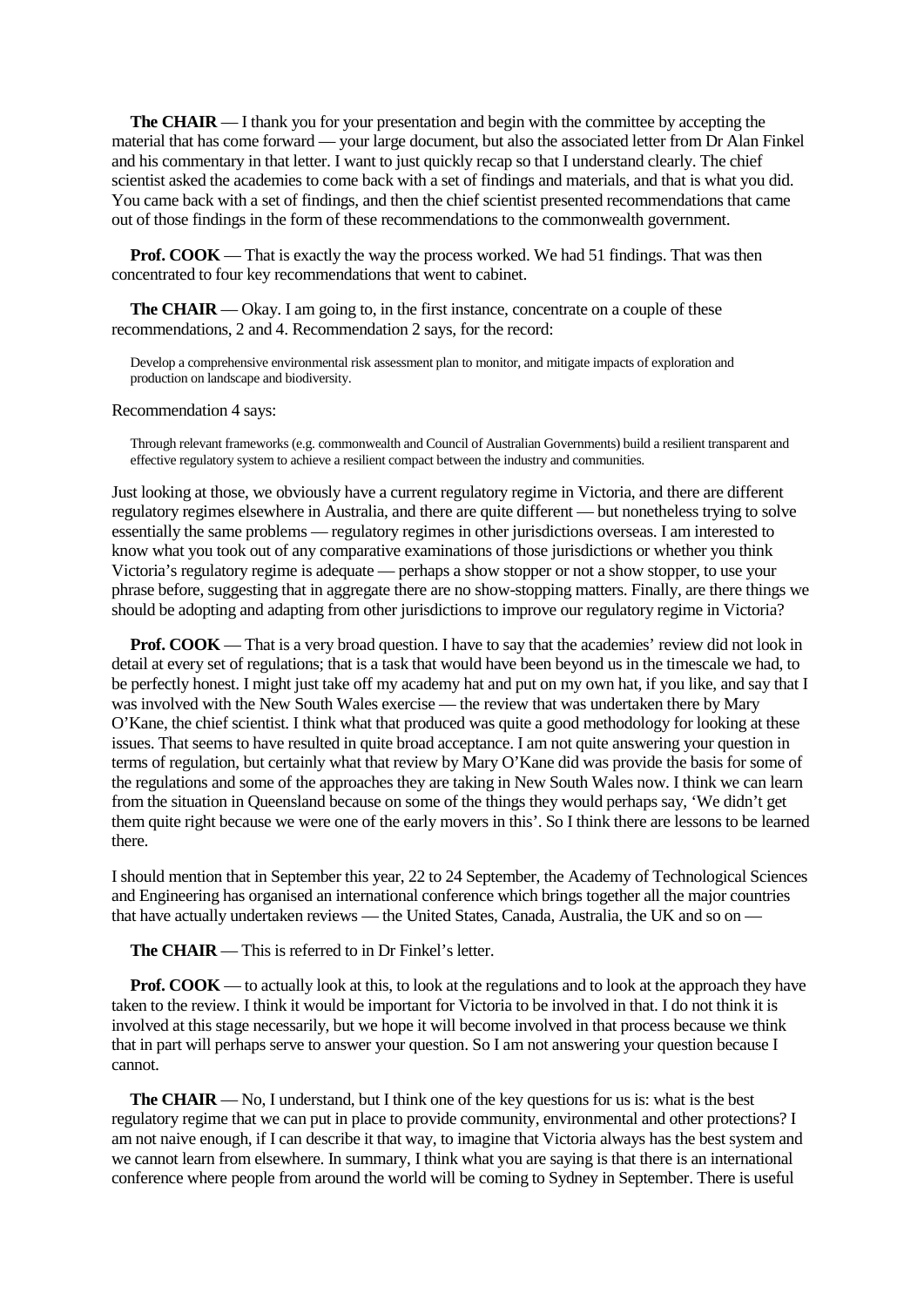work for us to look at in the work of the scientist in New South Wales, and we should look at some of the perhaps regulatory failures in Queensland to learn lessons for Victoria. Is that — —

**Prof. COOK** — That is right. I might also mention that I have been directly involved in looking at some of the regulations in Canada, in particular in Alberta and Saskatchewan. I think there are lessons to be learnt there from their approach to onshore gas, particularly in Alberta. It is a very mature sort of area in terms of the industry, and I think there are lessons to be learned there.

**The CHAIR** — And Canada, if I can just indulge for a second, is also important because of the similar commonwealth history that we have.

**Prof. COOK** — That is right. The regulatory regime there and the system of royalties and so on is very similar. In the United States the royalties can be owned by the person who owns the land. In Canada — I think I am correct in this — certainly western Canada, the mineral rights are owned by the Crown, or by the state in other words.

**The CHAIR** — And regulated by the provinces?

**Prof. COOK** — Yes, regulated by the province, and also the royalties go to the province.

**Ms SHING** — And New Zealand's system in relation to the way in which regulation occurs?

**Prof. COOK** — I suspect New Zealand is pretty much identical with Australia in that respect, yes.

**Ms SHING** — Thank you, Professor, for that presentation and that discussion about the review and the findings. I take a number of mixed messages from the interaction between what you said this morning and what Dr Finkel's letter of 10 July is, which has been accepted by this inquiry, insofar as you talked about 'no major show stoppers' in the course of your presentation, but then there appear to be a number of caveats around that. I understand that we are in a process of trying to understand the best way to find a balance between these competing interests and that you have indicated in your presentation that where there is a perception of issues at a community level around social licence and other factors that it is in fact an issue that needs to be managed. I note in Dr Finkel's letter to the secretary of this committee that on page 2 he indicates:

… the … review was of the opinion that most if not all of these impacts —

namely, the processes that occur during a shale gas fracking operation that impact on the environment —

can be managed.

But he then goes on to indicate that if they are not adequately managed, then there can be impacts on soil, fire risk, spread of invasive species, and that there can be, amongst other things, potential environmental impacts on the landscape, including impacts to surface and groundwater systems and ecosystems, and you have touched on seismicity.

The question that I have after all of this is if we do not know as much as perhaps we can know about the sedimentary basins and how they operate, and we are still finding out more about that, and if we have potential environmental impacts upon watertables and agriculturally very fertile land that in the instance of Gippsland is responsible for over a quarter of our dairy and beef production in Australia, how do we manage the issue of social licence without it becoming a show stopper?

**Prof. COOK** — People have to have confidence in the regulations. They have to have confidence they will be enforced, and they have to have confidence in the action that will be taken if something goes wrong. They also have to have confidence that we collectively know what we are talking about and that we have the information we need, we have the basic information. One of the earlier difficulties, and it is still a difficulty, is that some of the issues that arise relate to having an adequate baseline.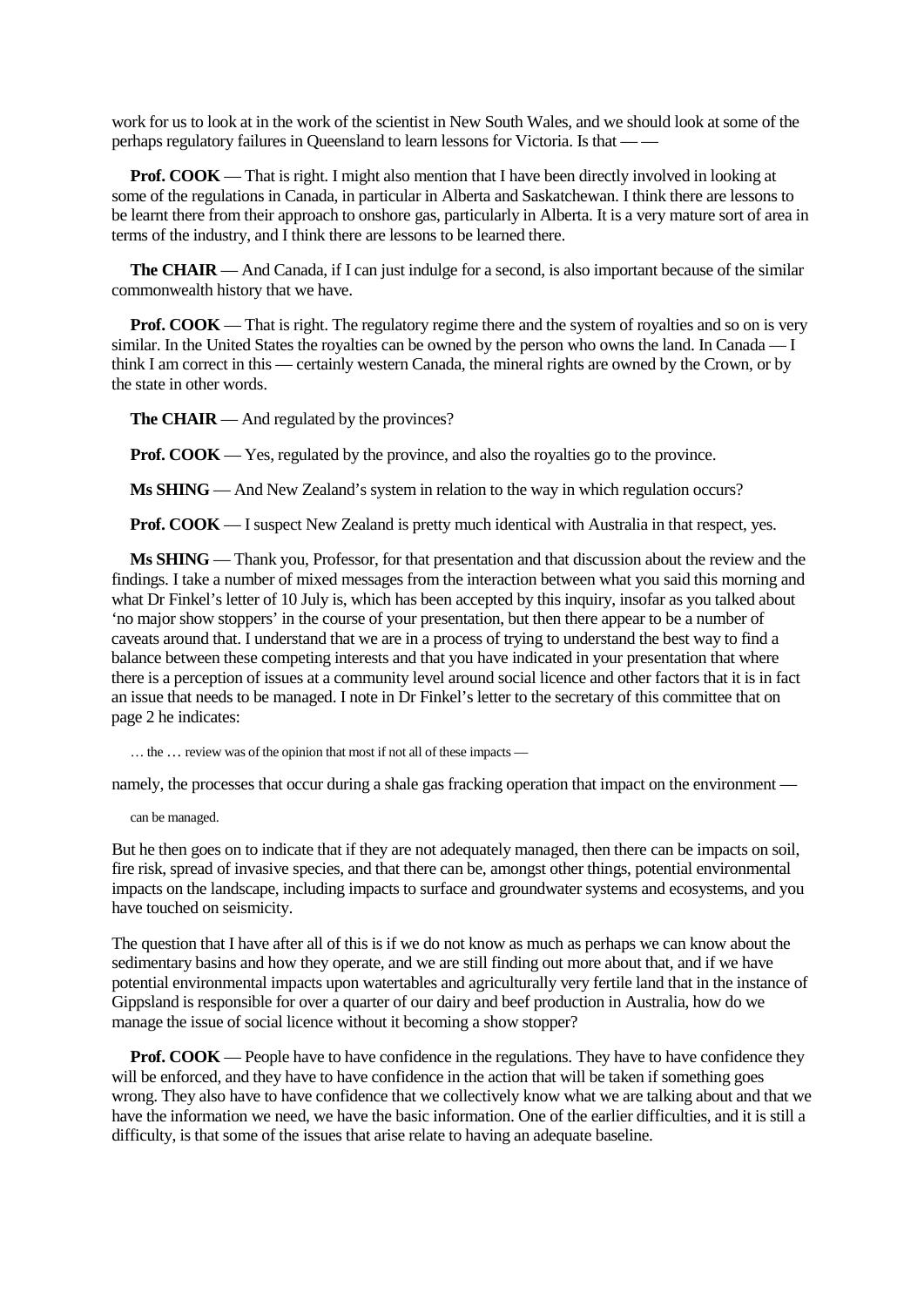People will say, and you have certainly seen this in New South Wales and you have certainly seen it in Queensland, 'That wasn't there before you started drilling'. Conversely the drillers will say, 'It was there before, because we saw it before'. Then you look at it and it is not adequately documented, so one of the things you have got to do is make sure that you do have a decent baseline — an ecological baseline, a groundwater baseline and so on — but at the same time you cannot say, 'Don't do anything until we have got an adequate baseline'. This is the complexity of it, and part of the way you get a baseline is actually by getting people to drill so that you understand what the water resources are, what the quality of the water is and so on. It is a matter of getting that balance right.

The balance has to be provided by making sure your regulations are right and also that your regulations are sensible and that they are science based. All those sorts of things have to be in this complex equation when we are dealing with these natural resources. Communities have gone far beyond the stage of being told, 'It's all right; we know what's all right for you'. They have got to understand what is going on, and they have got to be involved in this. It is not a matter of them learning that things are happening because they read the press. They have got to know about it before then or at the same time or whatever, but it should not be as an afterthought; it should be as an early thought. You have got to involve the community.

I have been involved in a different sort of project in western Victoria near Nirranda. There the community will come onside when they know what is happening, when they have confidence in the science, when you are open with them, and so on. They can become your greatest supporters for undertaking some of these projects if they understand and have confidence in it. If you lose that confidence, you have probably lost it forever, so it is very important to maintain that community licence.

**Ms SHING** — Thank you, Peter.

**Mr DALLA-RIVA** — Professor, we have taken evidence in some of the regional centres where that community confidence has been lost. I do not know if you have a view on that, whether once you have lost that community engagement it is very difficult to then repair and develop an industry and if you have looked at that in some way.

**Prof. COOK** — Not specifically, but I just know from experience when people have had a bad experience with a company it is very difficult to persuade them that things will be different in the future. I mean, you just have to work twice as hard at it as you would have done if you had got it right in the first place. I think we are all learning from that. I think people who are community based, people who are industry based and government, I think we are all learning we have got to get this right and get it right very soon. There is no magic solution: once you have lost it, it is very difficult, I agree.

**Mr DALLA-RIVA** — The second question is in your presentation you mentioned a number of times that the shale gas will not be a cheap gas in Australia. If that is the case, the obvious question is why not stick then with conventional gas? What is the need to go to unconventional gas if there are all these barriers, the costs are prohibitive? I think we know we have got a lot of offshore gas. Why not sick with that regime until we know better about the issues around unconventional gas exploration?

**Prof. COOK** — We would not say the costs are prohibitive, what we said is the costs would be higher than conventional gas and probably about double. Why would people look for it in that situation? You might have seen that in Queensland there have been discussions about a shortage of gas for the LNG industry, so they have been looking at bringing gas from the Cooper Basin to be used in the LNG industry, and that would be primarily unconventional gas. In other words, gas, if you like, that you have got to frack and so on. That impacts upon Victoria to the extent that do they then draw on Victorian gas to top up some of the gas they are using in the LNG industry, which is always a possibility? It is a matter of: would it be cheaper? For instance, the sort of numbers that people were talking about is \$10 a gigajoule, I think, for export (LIVG) gas. We thought that, based upon the costings that we did, it would cost at least \$7 a gigajoule to produce unconventional gas. That is going to vary enormously according to the part of the country you are in and depending upon the infrastructure situation. I made the comment earlier that p onshore gas would be cheaper here in Victoria than it might be elsewhere because of the fact that the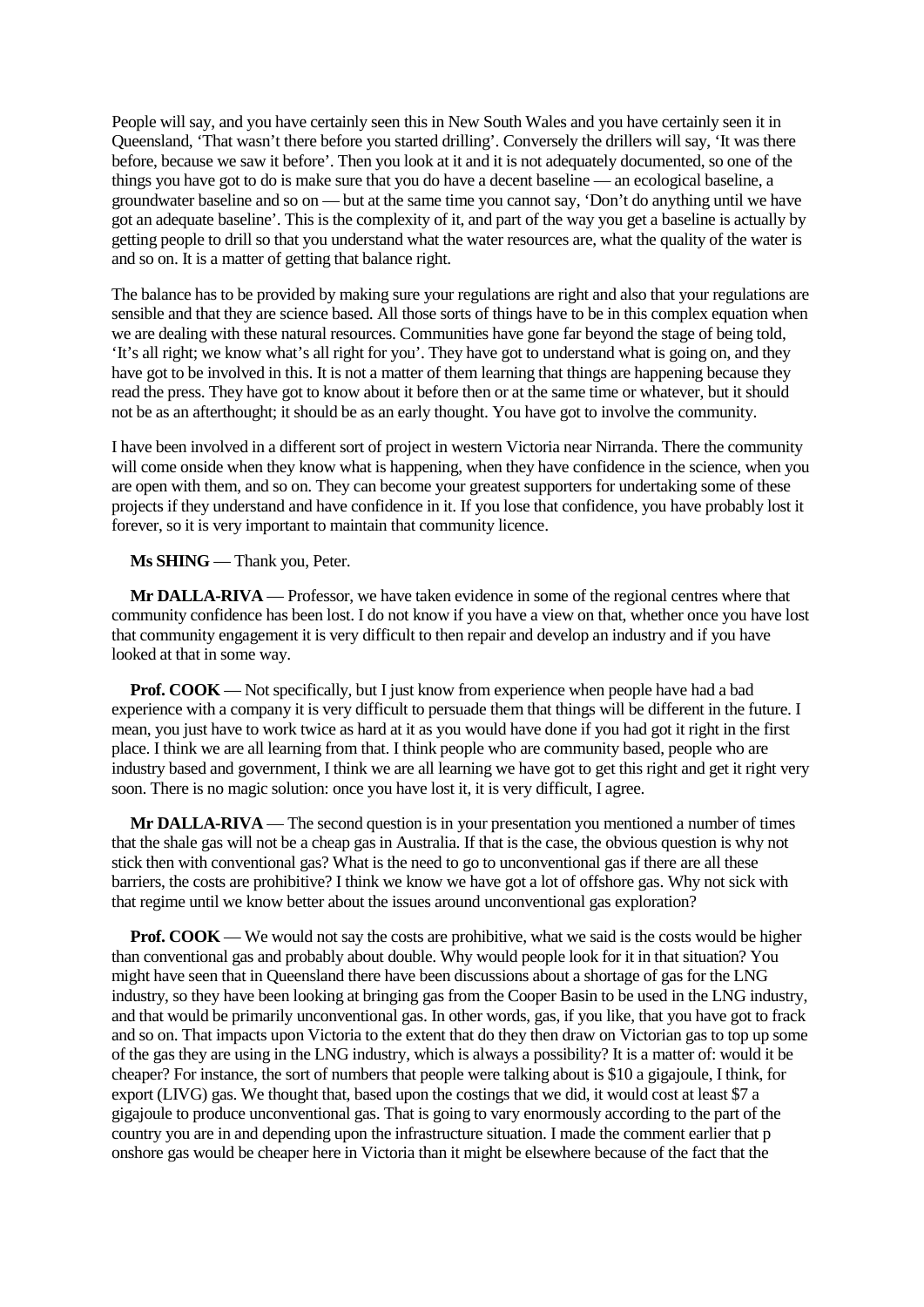infrastructure is here. So we are not saying it is not competitive, we are saying it might be a useful gas but do not expect it to be a cheap gas.

**Mr DALLA-RIVA** — So would consumers in Victoria expect their household gas to be cheaper should unconventional gas be allowed to be produced in Victoria?

**Prof. COOK** — You are driving in the direction of speculation rather than science here. We did not look at that.

**Mr DALLA-RIVA** — I make that statement, Sir, on the basis that we have heard evidence continually that by bringing in unconventional gas, it will be cheaper for industry and consumers. We have also heard evidence that it will be substantially more expensive, and I am just wondering, from your investigations and examinations, do you have a view on it?

**Prof. COOK** — Certainly based upon our review, we would say that unconventional gas is unlikely to be cheaper than conventional gas, but that does not mean to say it is going to be massively more expensive in Victoria. It will depend entirely upon the circumstances, upon the depth that you are getting the gas from, the technologies you have to use, all those sorts of things. But it is unlikely to be cheaper than the gas at the moment, but it might be cheaper than some of the other options.

**Ms HARTLAND** — I wanted to continue on with the comment you are making about confidence. Having been at the hearings in Sale, except for one farmer, the impression we got was that there was no confidence in the processes that were being talked about in Gippsland and that there was no faith in the way that the company was dealing with them, but also — this is my personal experience — that the EPA does not regulate well and does not deal with industry well and that causes problems for communities. What are the steps that you would be saying that need to be taken to give communities confidence that regulations would be enforced?

**Prof. COOK** — Just before I try and answer the question, the only comment I would make about the EPA is that my experience has always been very positive with the Victorian EPA. We have found them good to work with in a research mode and eager to learn and all very positive, so I do not know that I have any reservations about the EPA as such. How can things be done with the community? I think it is a matter of timeliness in getting the information to them, openness so they do not feel you are being devious about things, you have to be clear about the benefits. One of the difficulties we have at the moment, because of the royalty system, is that the benefits accrue to the community as a whole, by and large, and the impact is on a local community or on a local farmer. This is where the difficulty is. We have got to get that balance right of the risk and reward associated with them for the people who are impacted.

In the case of Queensland, they now have several thousand agreements that have been signed between the gas companies and the farmers, and there are various reasons for this, but I am sure a major reason is because they get income from having the oil and gas installations on their land. So they obviously feel they have got their balance right. Conversely, there is still Lock the Gate and so on, so there are other communities that do not feel it is right. Obviously you will get to the stage in some communities where they will say, 'We don't care how much money you throw at this, we do not want you doing this', or 'We don't want you doing that', and that has to be considered in this whole thing as well. It is going to be a political decision, not anything else, to say, 'We will not have gas exploration in this area under any circumstances'. That is a fairly drastic step in many cases, but maybe it is the appropriate step in some circumstances. I am not saying it is or it is not. That is a political decision.

**Ms HARTLAND** — If I can continue there, I can understand what you are saying about the EPA. My personal experience with the EPA is that they do very little to protect the community, so that is a personal position and it is also one that I have seen constantly in a whole range of community settings. The other thing I did want to ask you about is that you talked about the fact that this could be managed. Can you explain or can you give a guarantee that, with either unconventional gas or shale, there would never be any damage done to the environment or the aquifers or to people's farms?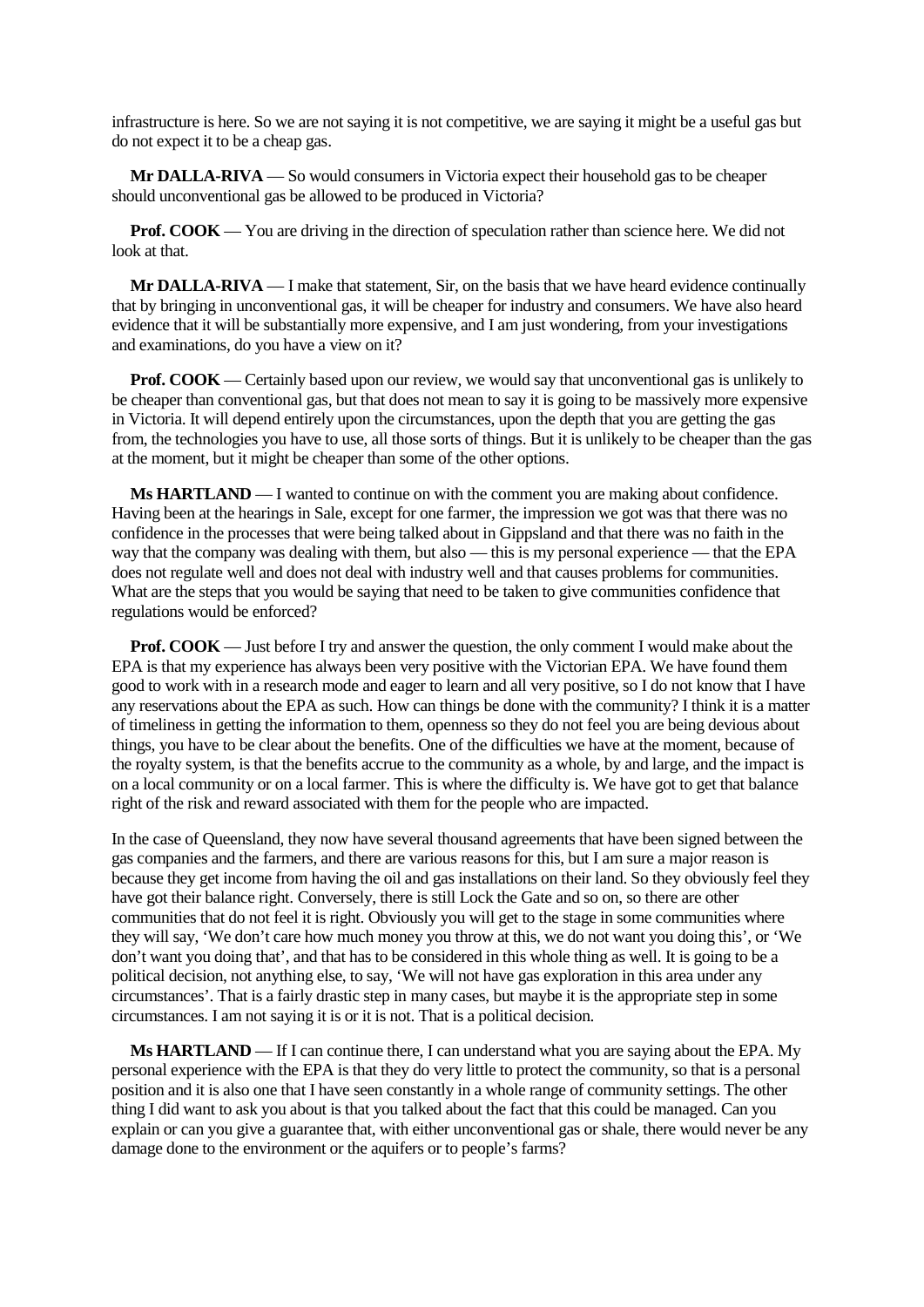**Prof. COOK** — You can never, ever say that in science. You can never give an absolute guarantee, 100 per cent certainty, on anything. You are dealing with natural conditions and sometimes something happens — you are suddenly not aware there is a connection between one aquifer and another aquifer, nobody has ever found it before and so on. So you have got to have an adaptive system for managing those sorts of things when they happen. You have got to have a system in place with adequate monitoring so you immediately detect it. You have got to have a process in place so that you can immediately deal with the issue before it actually becomes a significant issue. But it is like everything else that you do in life, it has an impact, whether it is a road or a powerline or anything. It is part of what we do — we have an impact. It is a matter of minimising that impact, not ensuring we have zero impact. We cannot have zero impact. It is a matter for the community then to balance between what is the benefit of exploiting onshore gas versus the disbenefit of the impact of it, and that is one for the community and government to decide.

**Ms HARTLAND** — One final question: do you think there are any areas in Victoria that should be off-limits to this kind of work?

**Prof. COOK** — No; I mean that is one for government and the community, I think, to say which areas we should not ever touch. No, I do not think I will go there.

**Ms BATH** — My question relates to fracking. When we go out into the public, there is grave concern around fracking and the dangers and implications of it. Could you outline to us a little bit more about shale gas and the fracking that would occur with shale gas. I guess in some respects there are some commonalities, even though there are differences in terms of regions — Queensland will be different to South Gippsland or the like — but there must be some commonalities around rates of fracking or types of fracking?

**Prof. COOK** — Yes. Let me make a couple of general comments first. For shale gas you essentially always have to frack. In other words you shoot water loaded with sand, basically, into the rocks. That fractures the rock. The sand keeps the fractures open, and you are able to extract the gas or extract the oil from it. That is the way the system works.

I will deal with unconventional gas more broadly because it is worthwhile just commenting on coal seam gas as well. Some coals do not need any fracking at all; they produce the gas fairly readily because you have open cleats or open fractures. Some coals do require fracking, and I think something like 25 per cent of the coal seam gas in Queensland needs to be fracked. All the shale gas needs to be fracked because that is the only way you can actually get permeability from these fractures that allow you to produce the gas. So that is the difference.

In the case of Victoria — and I am by no means certain it is possible — if you were producing coal seam gas from the brown coals, then it is highly unlikely you would frack that rock. It is soft. You would frack it, and it would not have any impact whatsoever, quite frankly, in terms of production. If you had very deep coals, you might need to frack it to get some coal seam gas out of it. When it comes to fracking of shale gas, you are talking then about much deeper fracking. You are talking depths of about 3000 to 4000 metres, perhaps something like that, whereas you might be doing your fracking at much shallower depths if you were doing it in coals. But I stress that it is not necessarily clear you would need to do it in coals at all to produce coal seam gas.

The important thing is to understand the geology of the area so you do not start fracking in areas that are likely to have active faults and that sort of thing. We know quite a lot about the geology of Victoria. The Victorian geological survey has been working on this for more than 100 years so they have a pretty good background. Do they have enough background? I cannot comment on that. I am sure they could usefully use some more information that would enable them to be more confident about this. I do not know if that has really answered your question.

**Ms BATH** — That is fine; that is good. In relation to that then, once the fracking has occurred and there are certain chemicals — even if there is a very small percentage of chemicals that go in with the sand and